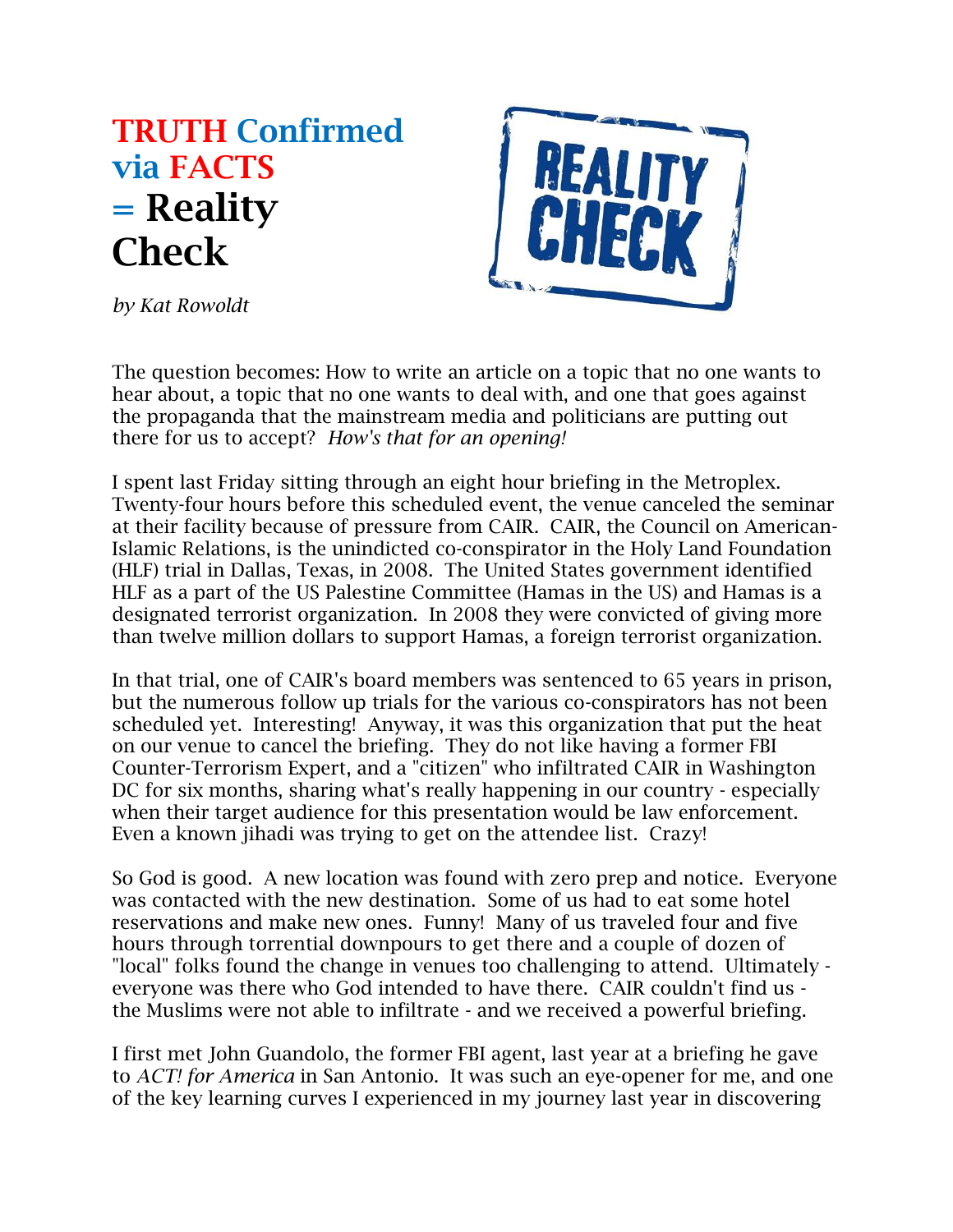truth in regards to Islam, ISIS, and terrorism. That was a three hour presentation.

The world has changed greatly in the last year. We have become desensitized to beheadings, people being burned alive and drowned in cages, and now the massive invasion of Europe by Muslims. As Elisabeth Sabaditsch-Wolff from Austria shared with us, Europe is literally being destroyed by able-bodied Muslim men that are pillaging and raping their way across the countries.

While this briefing was rather entry level, eye-opening, and basic education, it is still more than your mind is willing to accept and retain. As Guandolo said, "you have to lay logic aside" to understand what is happening. Islam does not operate on western culture logic. It has its own way of thinking, living, and functioning - and to hell with how westerners function. That's where Americans make one of our greatest mistakes. We try to rationalize and "think" with/from our perspective about what they are doing. They laugh all the way to the bank and back, using that very mindset against us.

While the first couple of hours seemed to cover many of the topics I was familiar with, I was about to hit a couple of walls. When I say walls, what I mean is hard realities that I do not want to hear, do not want to accept as reality, and especially do not like the thought of where that places me with the type of work I find myself doing. Since the briefing, my husband, who also attended, and I have had some really tough talks about the dangers that may be ahead for me/us. I never dreamed I would ever be having these types of conversations with anyone, especially not my spouse.

Not being from a military background or family, I did not catch on as quickly as many in the room did as to what was being presented. Their training instinctively began laying out a military operation before their eyes. They could recognize what is being put into place to quickly destroy us. "Us" being the United States of America.

While I understood and realize the Trojan horse type operation being played out today with the refugees and the danger that poses, I was blind to the battleground that is being staged at all levels in our country. I knew from previous trainings and briefings the dangers of infiltration that had occurred, but the horrific word "battleground" never entered my mind.

The other wall I hit was presented by Chris Gaubatz, the "citizen" who infiltrated CAIR for six months. His incredible story is told in a book called *Muslim Mafia* that his father co-authored. He brought up the fact that CAIR has people who work round the clock watching the Internet and social media. I already knew that I was being watched and had had several friend requests and followers from people who once you click on their names and look at their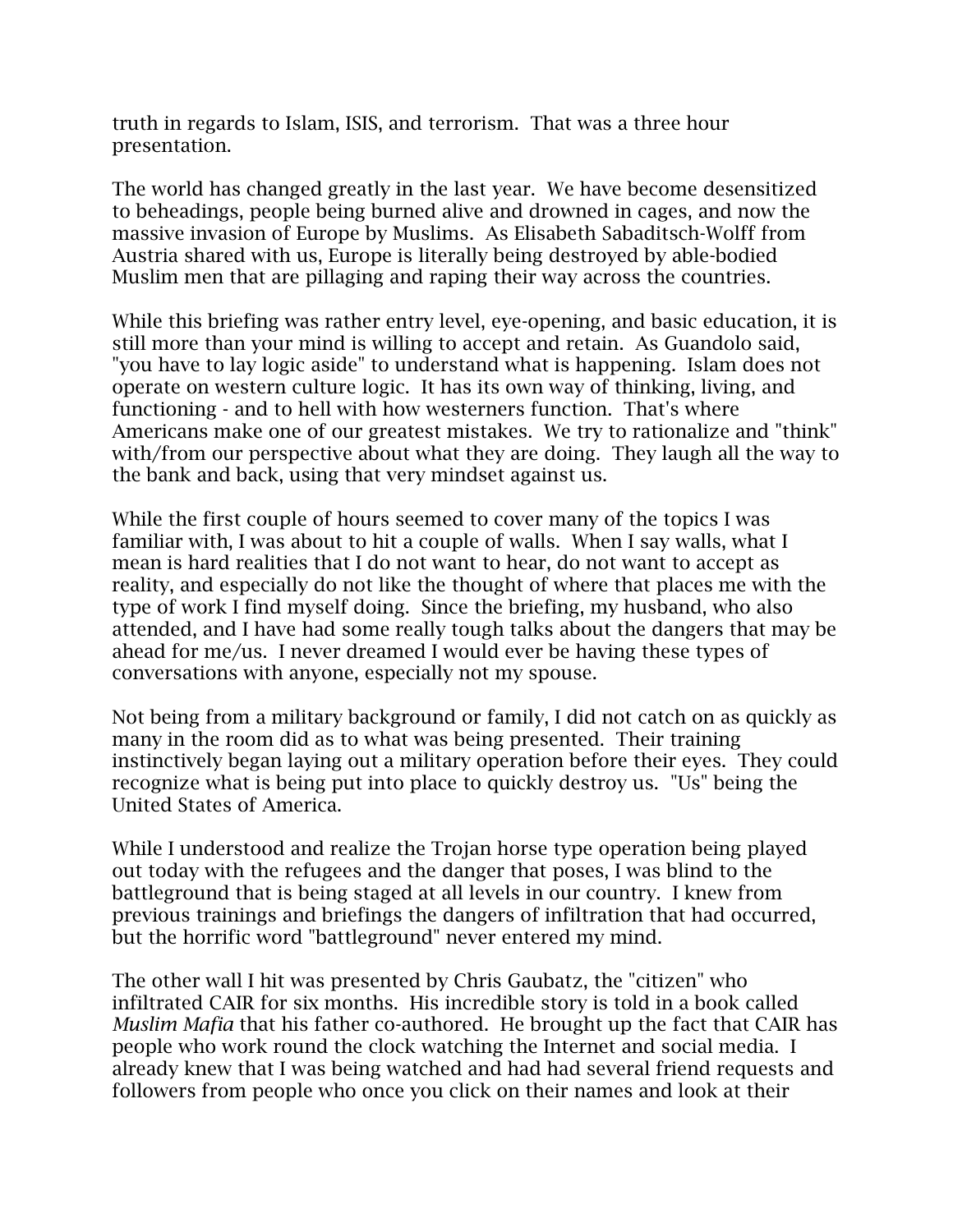page, everything is in Arabic. Nope - don't think we have anything in common or that I want to share with them. Same goes with YouTube followers.

After the last conference on terrorism here in San Angelo that we hosted, I was informed that I had made the SPLC (Southern Poverty Law Center) list of hate groups. Who knew? I was immediately informed that being listed as a hatemonger by them is truly a badge of honor - that you must be doing something right. One of their reporters had infiltrated my conference here and wrote a hit piece targeting several of my speakers from the conference.

Reality check is this - THEY are closer than we are even realizing. Our culture of accepting things as always being nice, safe, and in our best interest, is no longer a real perspective for today's world here in America. Things have grown strangely different, especially over the last twelve to eighteen months.

As I sought the Lord in what and how to convey a small taste of what I had learned from the conference to share in this article, I kept hearing this Scripture in my spirit. "My people are destroyed for lack of knowledge...." (Hosea 4:6) When I pulled up the Scripture on my phone to get the chapter and verse, it was interesting to read the complete verse: *My people are destroyed for lack of knowledge: because thou hast rejected knowledge, I will also reject thee, that thou shalt be no priest to me: seeing thou hast forgotten the law of thy God, I will also forget thy children.*

...because you have rejected knowledge! Wow! That is exactly what is going in our country, from the presidency level to the citizens. We are blindly going about our lives like nothing is really happening, all-the-while the enemy is completely staging the battleground all around us here in America to take over our country.

Guandolo was very blunt with this crowd of Texans. He put in our face the Texas arrogance of "just let them try. We're all armed and can take them out." I don't think any of us left that briefing with that feeling any longer. It was very evident that we have been handing over to them the power to wipe us out in an instant for a very long time - even here in Texas.

They - who is/are they? The enemy. Terrorists laying in wait. It is no accident that while we have been busy doing life that they have been gaining positions in our government, our military, our law enforcement, our political arenas, our schools, our medical community, our water and electrical engineering areas, local hotel and motel management/owners, even down to our son's baseball team coaches.

The world knows that "attacking" America head on would be pointless. They would be destroyed. So imagine a game plan that is already fifty years into a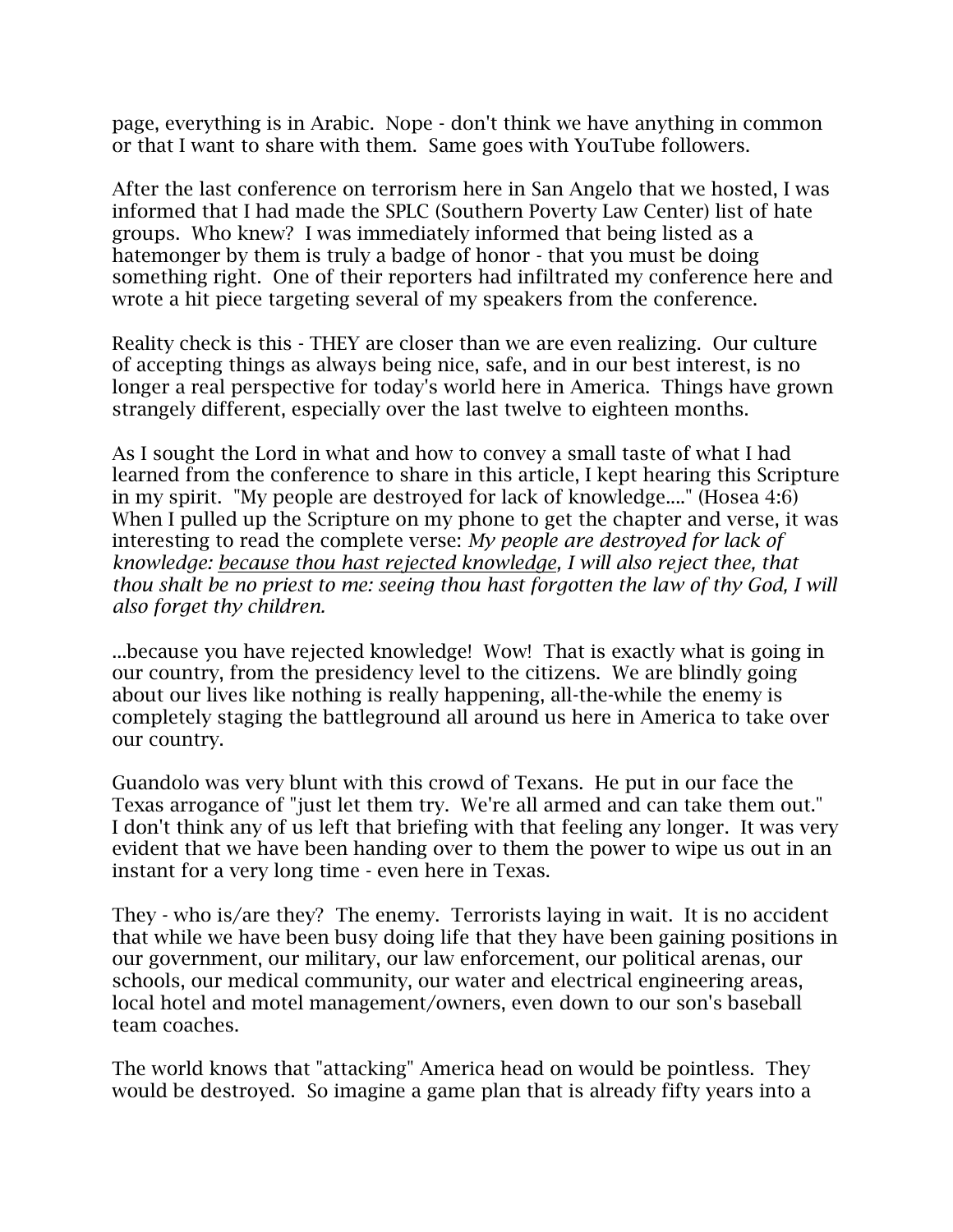seventy or eighty year plan working from the inside. We laugh at such a thought because as Americans we don't think in long-term range planning that might take several generations to bring something about. Hello! The rest of the world does not think or live like we do. Many cultures and religions operate on generational building and accomplishment. Our greatest enemy does too!

I think I have shared enough for now. There is plenty here to chew on for a while. We must step back out of the forest and gain a healthy perspective on reality. We could be in eminent danger very soon. I encourage you to listen to the brief interview I did with John Guandolo after the eight hour briefing. We were both exhausted and starving - but I wanted you to hear firsthand a few key points about what is happening around us - being staged as in preparing a battlefield for war against us.

While we have been busy screaming about restrooms, gender preferences, open borders, refugees, Trump, socialist Sanders, black lives matter, and the Chewbacca mom (she was refreshing), and countless of other critical matters over the last ten years, we have not paid any attention to the quiet invasion and handing over the reins to THE ENEMY. It was forecasted back in the fifties that we would be destroyed within - well - they may have gotten that right *unless... we choose to stop, awaken our sleeping selves, and begin to clean house TODAY.*

Documents that were uncovered in the investigation of the Holy Land Foundation trial, and others along the way, outline their plans to take over America, dating back to the late 60's, early 70's. When the enemy has a plan, they are successfully executing the plan, and they are still tracking along their preset time frame, we should pay attention. As John Guandolo said several times during the briefing, "I take the enemy at his word." Why does America not?

As I read my article out loud to my husband to see if I had missed any key points to share at this time, he did mention a very important one. It was stressed over and over again, that we must NOT listen to what a Muslim says to a non-Muslim (us), but rather listen to what Muslims say to one another. When you understand their ideology, you'll understand the critical importance of this statement. They are required to lie to us to maintain their cover-up for their ultimate plans, but they must never lie to a fellow Muslim. If you want truth about their operations and plans, listen to a Muslim talk to a Muslim, such as Chris Gaubatz did when he infiltrated CAIR.

There was another verse that also kept rattling around in my spirit. It says, "And ye shall know the truth, and the truth shall make you free." (John 8:32) That is my prayer. May America awaken before it is awakened defending herself. May we be strong enough to make the hard decisions and act courageously to carry them out. To save America is worth everything we have